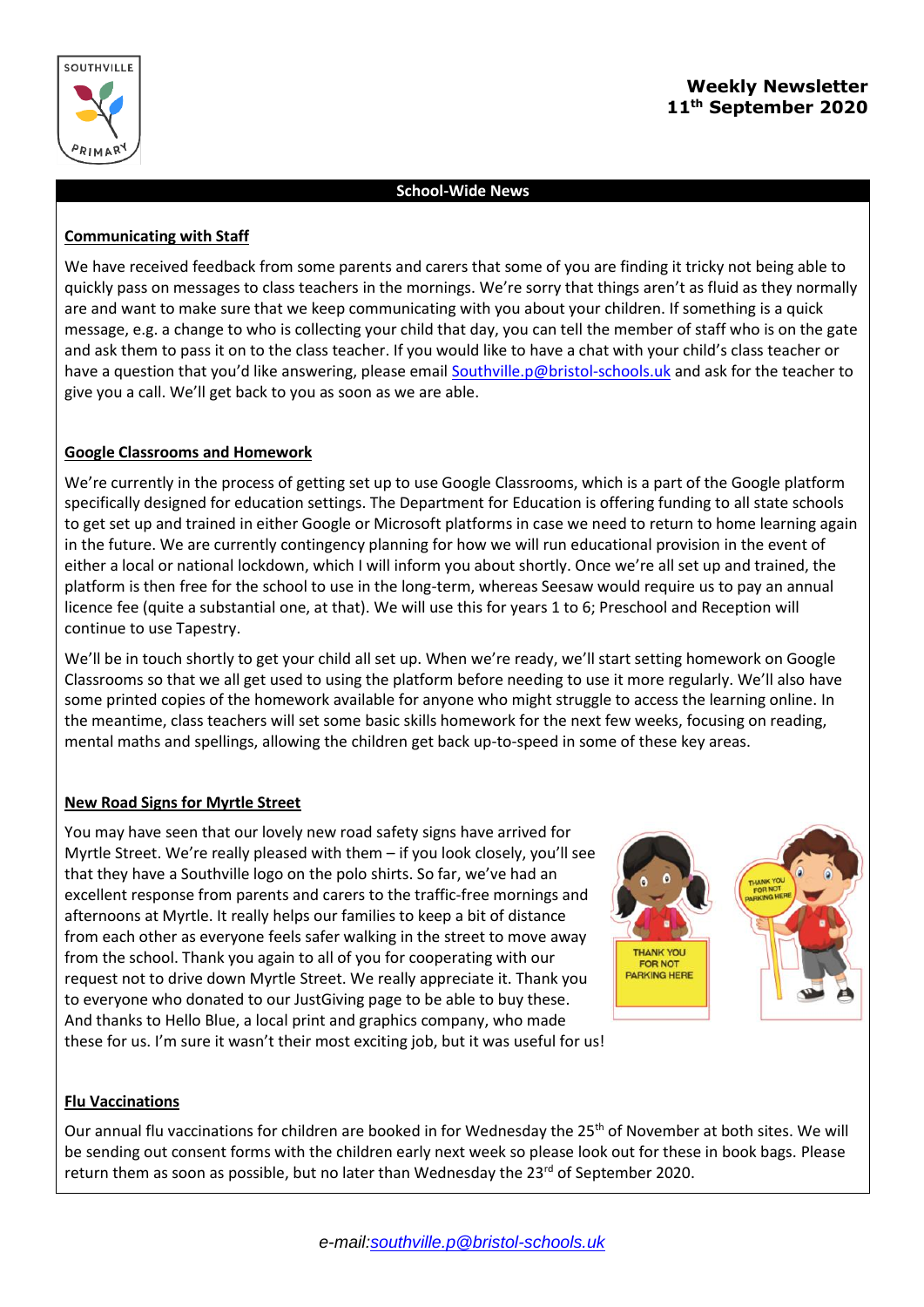

# **Mental Health Support**

Here is a link for some excellent videos and podcasts on supporting children and young people's mental health. <https://hampshirecamhs.nhs.uk/videos-podcasts/>

## **Questions from Meet the Teacher events**

Following our Meet the Teacher sessions this week, we've had a few questions that we thought would be useful to share with all of you.

## **Will Forest School start again?**

We're currently in discussion with Forestry England about this and reviewing our risk assessment internally. We'd love to start Forest School again soon. Although being outside is safer at the moment, there are a couple of sticking points that we need to try to resolve before making a decision about this. We need to be able to plan for all sorts of eventualities and if we can't safely find a way to address these issues, we are likely to need to press pause with our Forest School provision off-site. However, if we did decide that we can't do it safely, we are looking at providing some Forest School-style skills lessons on site using natural materials and tools to try to recreate the experience as best we can. We'll let you know what we're planning soon.

## **Do parents and children need passwords for Google Classrooms?**

Children from years 1—6 will be given a login and password, which we will send home to parents and carers for each child. There isn't a separate login and password for parents, so please use your child's one to see their work.

## **If a child is self-isolating then has a negative test, does that mean they come back to school??**

This very much depends on who it is who has been tested. If a child is symptomatic and gets tested, then receives a negative test result, he or she can come back to school as soon as we've received confirmation of the result and provided he or she doesn't feel ill with something else. If a child is self-isolating because a member of their group has tested positive and then he or she starts to develop symptoms then gets a negative test result, he or she still needs to continue with the 14 days of self-isolation. This is because he or she could still develop the virus in the remaining period of the 14 days.

# **If a child who tests positive self-isolates for 10 days and the rest of their group for 14 days, what does that child do after 10 days? Do they come back to school?**

This depends on a number of factors. If the child is still symptomatic after the 10 days, he or she needs to remain off school until the symptoms have all gone. If the child is well after 10 days, we would advise that he or she remains off until the rest of the cohort returns to school. This is because the staff in that year group will still be self-isolating. Also, we will do our best to keep the identity of the child who has tested positive confidential from other parents and carers and this would make it very obvious to all.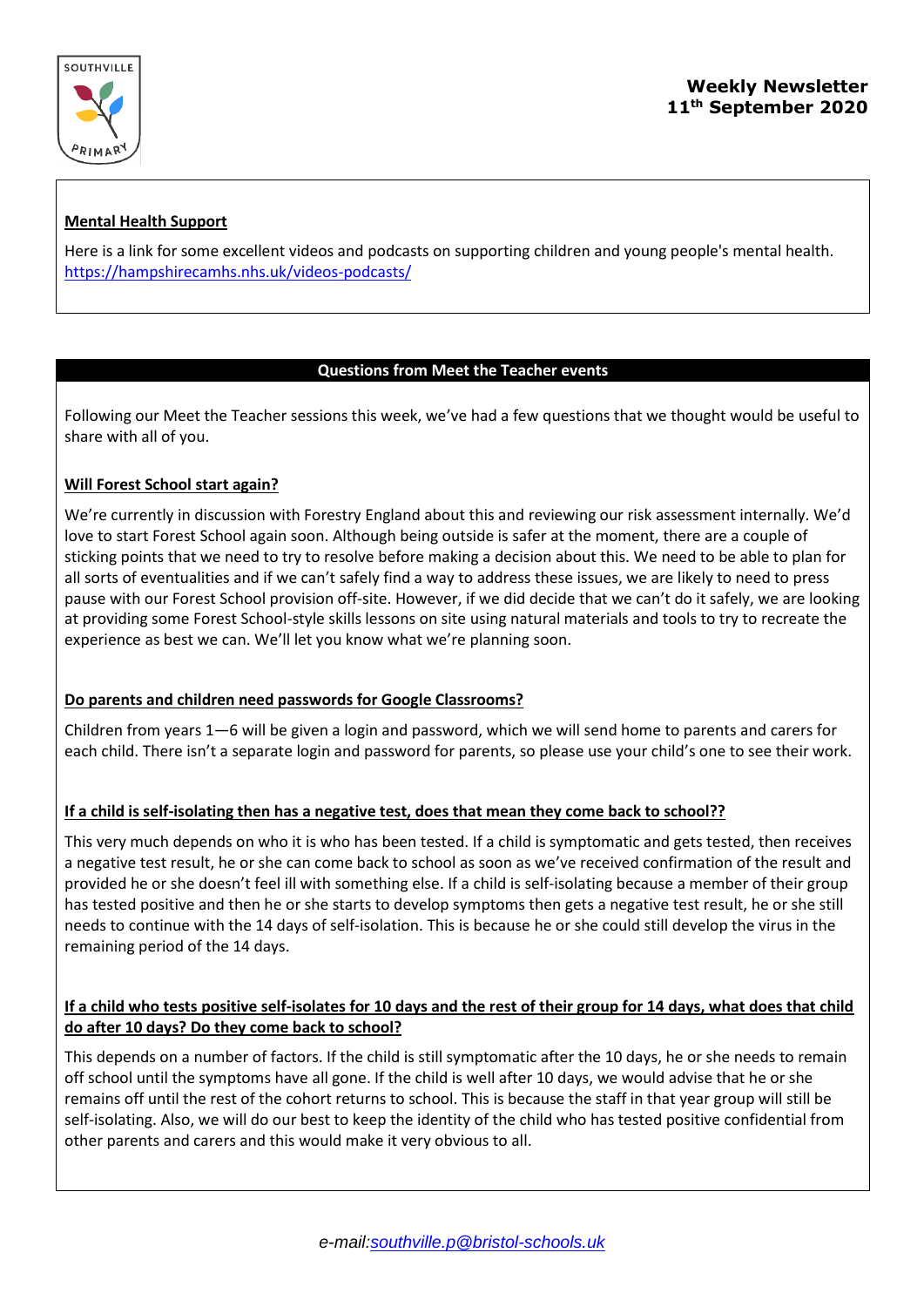

### **Do parents need to look out for and report nausea and vomiting amongst children as it may be a symptom of coronavirus in children?**

Unless these symptoms are added to the government's official list of symptoms that they will test for, we will not ask you to do anything other than follow normal sickness absence procedures. If your child is poorly with other things, please keep them at home if you would normally do so and call in to let us know why your child won't be in school. If it's a tummy bug, we ask that children don't come into school until 48 hours after the last episode of vomiting or diarrhoea to prevent anyone else getting sick.

# **If a child in another year group but on the same site tests positive and that year group shuts for 14 days, will parents in other year groups be informed?**

We will let you know that we have closed a year group, but that's all. The identity of the child and his or her class will be kept confidential.

## **Reception News**

## Dear parents and carers,

Thank you for your patience and support during drop off and pick up this week. We are so proud of our Reception children for walking into their new classrooms independently and they are settling into school life brilliantly. Here are just a few reminders about what to expect and where to stand during these times.

## Drop Off

The gate on Merrywood Road is where Reception children come into school and where we let them out. This drop off and pick up point is a one-way system. To ensure this runs as smoothly as possible, please queue on the pavement on Merrywood Road towards Stackpool Road. In the morning you can come to the gate in any order. Over the next couple of weeks we would like the children to get used to walking in from this gate to their classroom doors independently. Staff will be nearby to help and encourage your child to come in on their own. Please remember to bring a face mask to wear on site if you need to walk your child to the classroom door.

## Pick Up

Every day there will be an order to collect your children at the end of the day. The order is as follows starting with the classroom that is furthest away from the gate:

- 1. Starfish
- 2. Jellyfish
- 3. Octopus

When it is your turn, please collect your child from the gate on Merrywood Road and carry on walking towards Milford Street as quickly as possible. If your child is in Starfish class, please come straight to the front of the queue. If your child is in Starfish, please position yourself near the front of the queue followed by Jellyfish and then Octopus at the back. Please be considerate of families walking to the front of the queue who may be collecting children from classes that exit before the class your child is in.